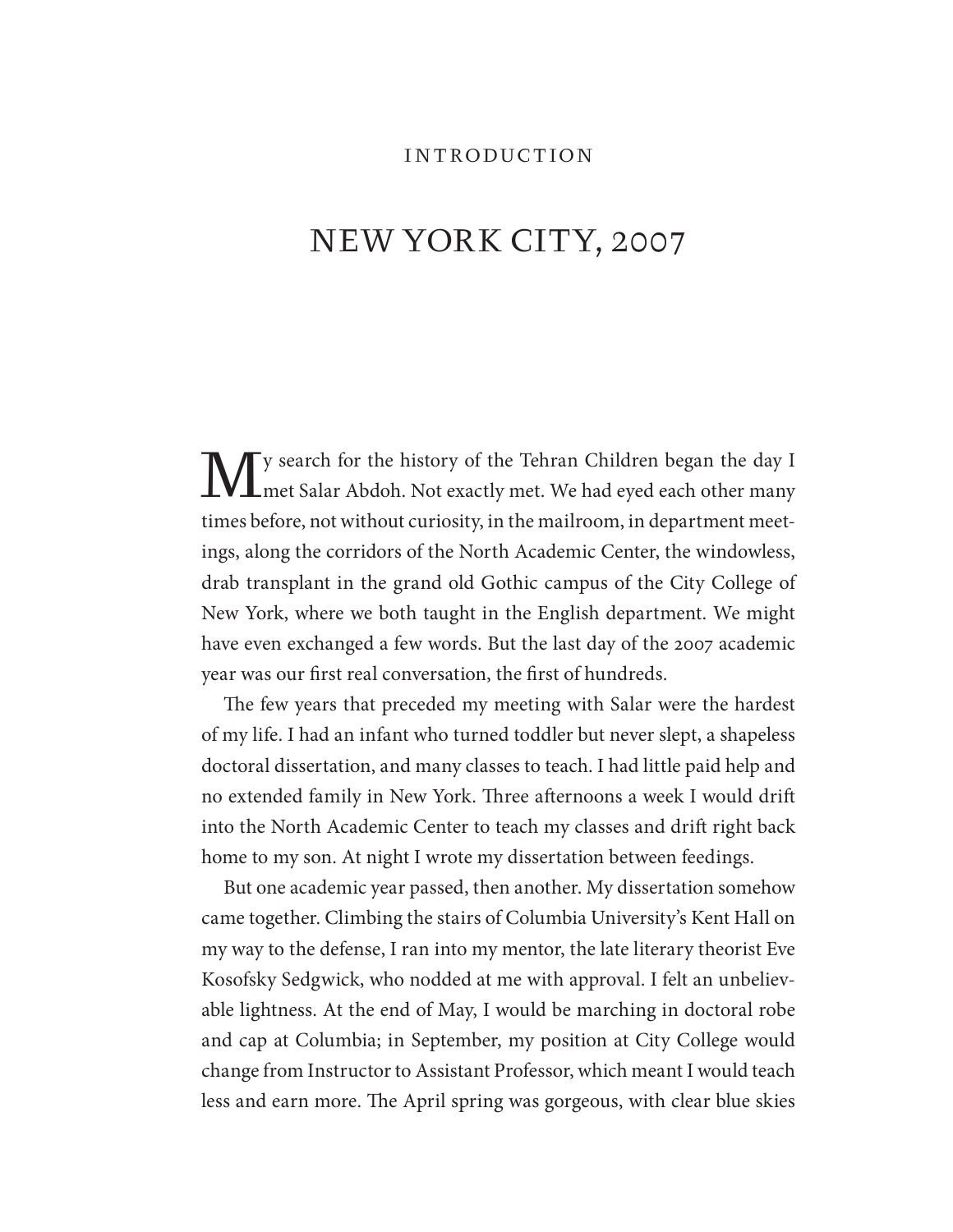#### 2 TEHRAN CHILDREN

and crisp air. I taught the last class of the semester outdoors, sitting with my students on the freshly mown lawn of Shepard Hall, talking with them quietly about Melville and Freud. On the way back from class I ran into Salar, who invited me and a few others to toast the end of the school year in his office.

Salar's office was lovely, with floor rugs, lamps, and kilims that covered the walls and diffused the blandness of the institutional building, and a sort of sitting area, where a few of us lounged drinking red wine and trading bits of college gossip. I remember noting Salar's old-world mannerisms, a cordiality and decorum that I knew in my father and grandfather but in no one of our generation. I noted that among our colleagues, he was the most curious about Israel, where I grew up, and the least moralistic. When our conversation turned to our love of Middle Eastern seashores—Salar's family had owned a house on the Caspian before the Islamic Revolution— I told him I believed my father had crossed the Caspian on his way to Iran during World War II. I knew my father had also spent time in Tehran then, that he and his sister had been among a group of refugees known as the "Tehran Children," but I didn't know much more.

Salar got up, typed a few words on his keyboard, and called me to his computer screen. On the display was a February 23, 2006, issue of *The Iranian*, an online magazine of Iranian affairs and culture, and on its front page was an op-ed titled "Revealing Errors—Iran, Jews and the Holocaust: An Answer to Mr. Black" by Abbas Milani. I read the words on the screen:

In early January of this year, a prominent American journalist published a strangely inaccurate attack on Iran, making the country complicit in the crimes of the Holocaust. . . . He claims that if we look at Iran's "Hitler-era past" we will discover "that Iran and Iranians were strongly connected to the Holocaust and the Hitler regime." The facts of history are just the opposite of what Mr. Black has claimed. As early signs of the murderous Final Solution became visible, the Iranian government of the time convinced the Nazi race experts in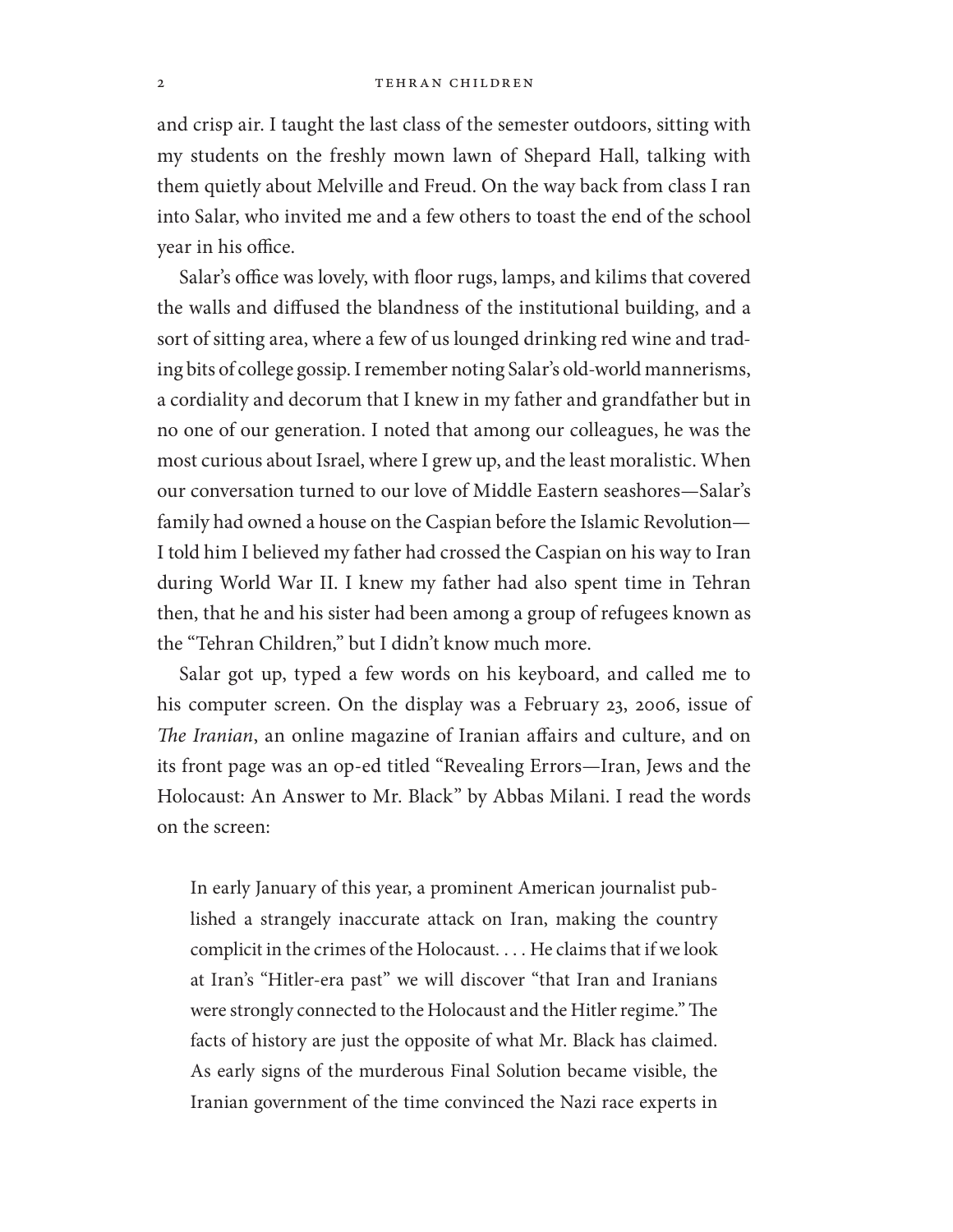### NEW YORK CITY, 2007 3

Germany that Iranian Jews had lived in Iran for over twenty-five hundred years and were fully assimilated citizens of Iran and must be afforded all the rights of such citizens. The Nazis accepted this argument and the lives of all Iranian Jews living under the Nazi yoke were saved. . . . Moreover . . . when the Nazi killing machines began their slaughter of innocent Polish Jews, 1388 Jews, including 871 children were moved to Tehran where they lived in relative safety till they moved to Israel. . . . *History of Contemporary Iranian Jews* has provided an account of what are called the "Tehran Children."<sup>1</sup>

I stared at the screen for a long time, then back at Salar, then sat down and read the piece more carefully. The Tehran Children, including my father Hannan (Hannania), his sister Rivka (Regina), and their cousin Noemi (Emma) were Polish-born child refugees who in 1943 came to Palestine via Iran. But until that moment I had never thought of the *Tehran* in that phrase as an actual place. That my father was a Tehran Child, I had always taken for granted as simply a fact about who he was, like the fact that he had straight, slightly coarse black hair that he combed back, and small, slanted blue eyes; or that he died on October 10, 1993, a year after he retired from the Israeli Air Force, where he had served for forty-eight years.

And though I am a scholar of comparative literature and trained to read across national boundaries, until that moment I could not imagine the story of the Tehran Children in any other context than the one I had internalized while growing up in Israel: as a successful rescue mission of Jewish children by the World Zionist Organization. My father's story was an Israeli story, a part of the country's mythology, and therefore it could not figure in the historical narrative of any other nation—not least one that had become, more recently, a political antagonist. I didn't even think of my father as a Holocaust survivor. Survivors had a muted aura of shame and anxiety in the Israel of my youth, but Tehran Children were Israelis: kibbutzniks, army generals, media personalities, industrialists. They were not Europe's rejected but Israel's desired, the "lucky ones" who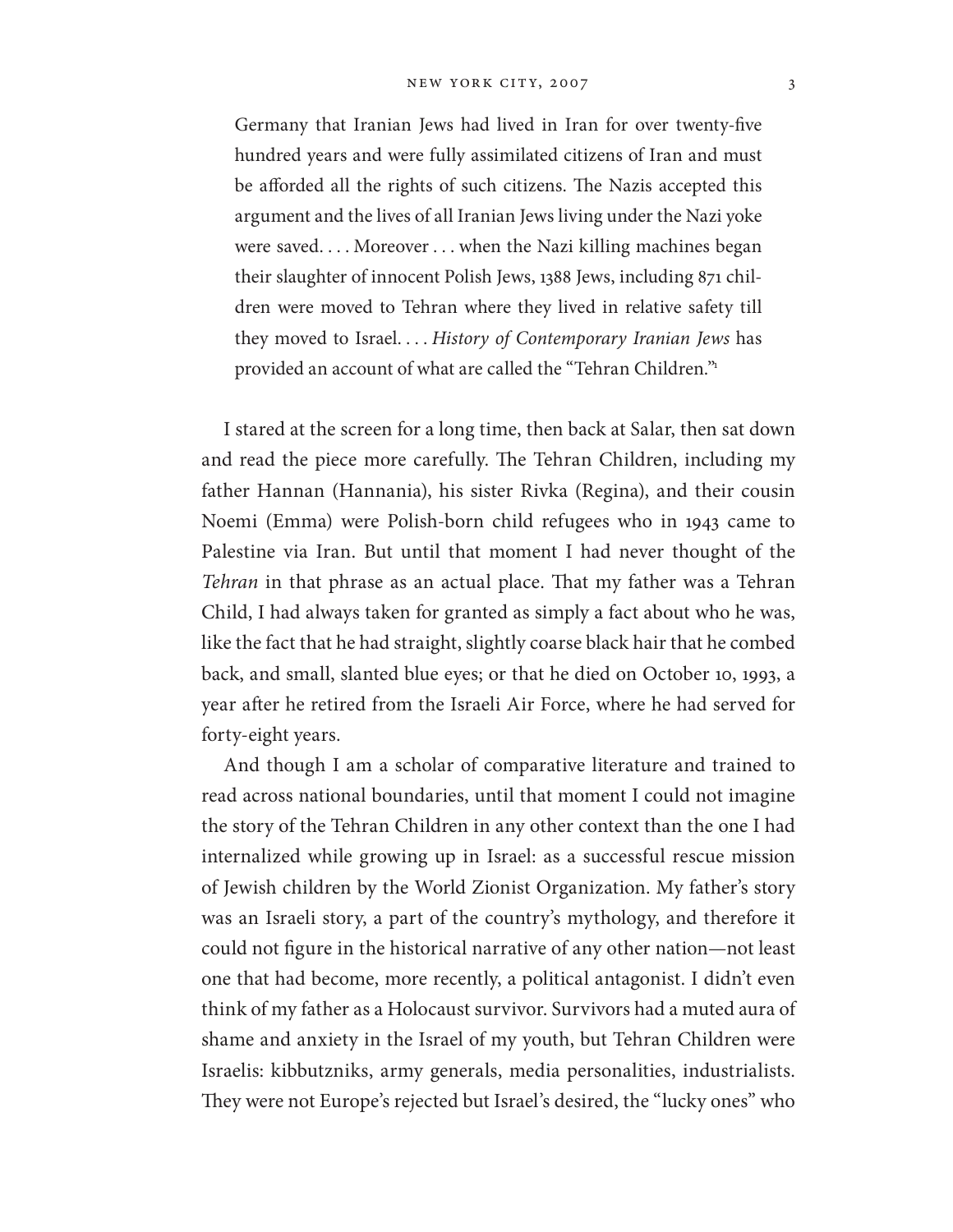had been rescued by the burgeoning Jewish state. Growing up, whenever I was asked if my father was a survivor, I would answer, "No, he was not. He was a Tehran Child."

The leading scholars in my field of comparative literature—René Wellek, Erich Auerbach, and others—had been refugees. Wellek was born in Vienna and escaped to the United States in 1939; the German born Auerbach was a refugee in Turkey and later the United States. They did not write about the refugee experience but composed, as refugees, odes to national literatures and to a unified, stable European canon. The two foremost twentieth-century historians of the nation, Eric Hobsbawm and Ernest Gellner, were also refugees. Hobsbawm was born in Alexandria, Egypt, to Jewish parents from Poland and Austria, spent his early childhood in Vienna and Berlin, fled to London in 1933, and served during the war in the British Royal Engineers and Royal Army Corps. Gellner was born in Paris, raised in Prague and escaped to St. Albans, England, in 1939. It was from the position of the "mobile and the rootless," as Gellner had called it, that Auerbach wrote *Mimesis: The Representation of Reality in Western Literature* while in exile in Istanbul and that Gellner began to study nations. "When I first saw Berber villages of the central Atlas, each building clinging to the next, the style wholly homogeneous, the totality crying out that it was *Gemeinschaft* I knew at once that I wanted desperately to know, as far as an outsider ever could, what it was like *inside*," Gellner explained.<sup>2</sup>

I was born into the *Gemeinschaft*. I knew what it was like inside. But my inside wasn't a centuries-old Berber village—it was a two-decade-old nation-state with unsettled borders, perpetual conflict, and a population full of citizens who like my father were born elsewhere. That elsewhere the Diaspora—had no place in my childhood. It was "negated," as the early-twentieth-century Zionist writer Yosef Hayyim Brenner had declared. On account of this negation, Israel became my only home. Part of Israel's raison d'être was to give rise to a child who was a tabula rasa, a child without a painful Jewish past. I was that child. I had no framework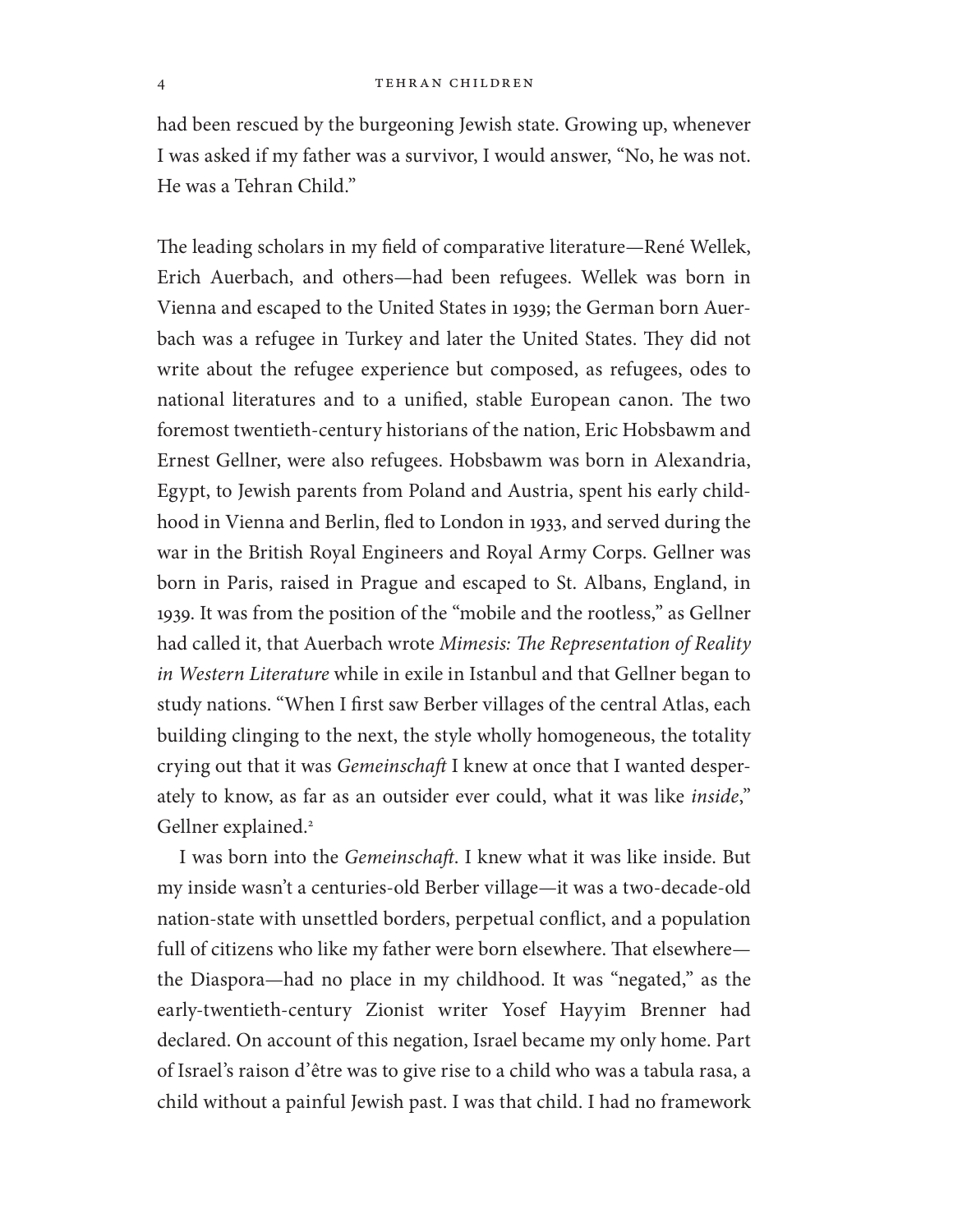#### NEW YORK CITY, 2007 5

for thinking about my father's relationship to Iran or to any of the other places he had lived in or passed through before becoming an Israeli. I didn't even have a framework for understanding his life in prewar Poland, where, as I would later discover, his family had lived for eight generations, a life that had been erased so completely that it seemed not even to have existed in *his* memory. In nearly every sparse apartment in the quiet neighborhoods of the Mount Carmel of my youth was a life that had been lived elsewhere before the war, a complex story of survival, and an entire other family—parents, siblings, sometimes former children and former spouses—who had existed before the war. Nobody talked. Everything was negated.

"You should write your father's story," Salar said. "No," I laughed, "but *you* could write it. You were born in Iran. You're not implicated by the Holocaust. You are heir neither to the victims nor to the perpetrators. And you know more about refugees than I do." Salar and his teenage brothers, as he told me, had fled to the United States after the 1979 Islamic Revolution. Soon I noted similarities between him and my father, microscopic traits and habits, detectable only to one trained by a lifelong cohabitation with a refugee: the way he cut a paper towel sheet in half and saved the second half for later; the way he ate everything off his plate; his slightly anxious relationship to food and to the cold, the caution, the aloneness.

"My father has no story," I told Salar. "'His portrait I essay, but shall never hit it," I used to say to people, quoting Melville, when they asked about him. He was a quiet, ordinary man from a sleepy northern Israeli town, and in 2007, fourteen years after his death, the image I had of him was blurry and impersonal: a cordial, reserved man, a bit severe, prone to occasional bouts of anger. I knew nothing of his family history; nor did I think it could reveal much about him. Words like *trauma, displacement,*  and *forced migration*—even, strangely, the word *refugee* itself—did not come to mind in relation to him either. I thought of him mostly as a workingman, a man who lived in a kind of grueling present tense and who ful filled responsibilities, day in and day out. He showed little emotion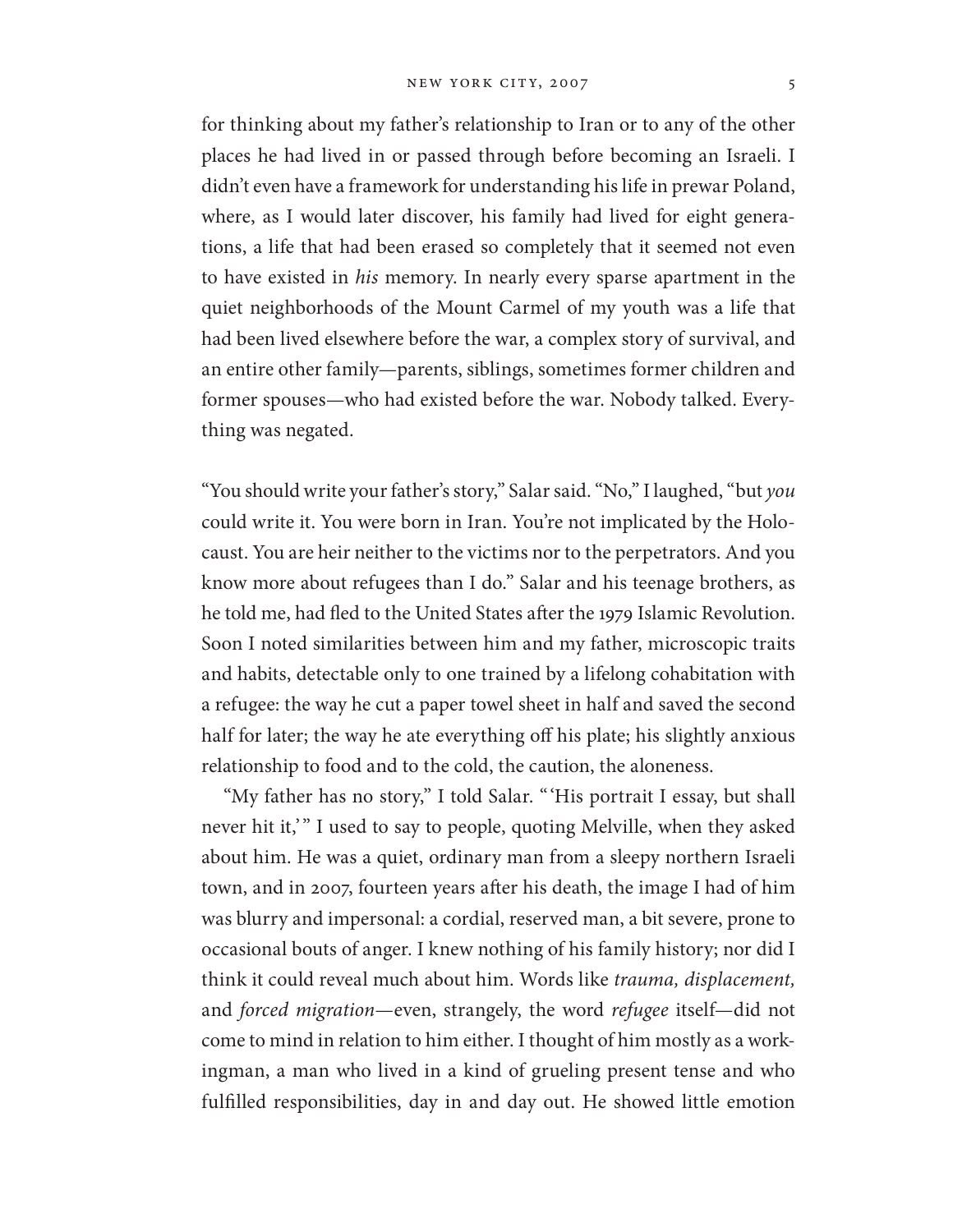#### 6 TEHRAN CHILDREN

and cried only once in my presence, while watching Christopher Walken being pawned by the Vietcong in a game of Russian roulette in The Deer *Hunter*. We watched the film at home on television, my father, my brother, and I, and I remember looking at him—if I recall correctly, it was winter and, as always, slightly chilly in our Haifa apartment—and seeing that his blue eyes were red and tears were rolling down his cheeks.

We had been six at home: my parents, my siblings, and my paternal grandmother Rachel (Ruchela), whom we used to call Achel; a petite, thin woman with pale, wrinkly skin and sharp, slanted blue eyes, like my father's. Hannan had been separated from his mother during the war, and when she arrived in Israel years later, she moved in with him, then with my mother and him, then with all of us. For as long as I could remember, until her death in 1981, she lived in a little room off the kitchen in our quiet apartment atop Mount Carmel in Haifa. We did not speak much to her, and she spoke little either to us or in general, spending most of her days reading in her room or listening to the radio. My mother, who cooked and cleaned for her and washed her clothes, resented her. My father, who would often lash out at my mother and sometimes at us without apparent reason, treated her always with kindness and care. At times, Achel would stay in her room all day, venturing out only when he came home. I recall no fights between my father and his mother, no tension, nothing except a deep, delicate harmony. There were always two teams: him and her, my mother and us children.

When I was six or seven and had just learned to write, I composed a letter to my father, asking why he loved his mother more than us. I tucked it under his pillow in my parents' bed and waited anxiously. When Hannan found the letter, he was furious, scolding me that he would never have dared to write such a letter to *his* father. I remember well the guilt, the shame, the desperate wish that I could take my words back, feelings that plagued me for years. My father did not speak a word to me for a long time after that, and though a lifetime of shared moments, many of them happy, followed, we were never completely at ease together again.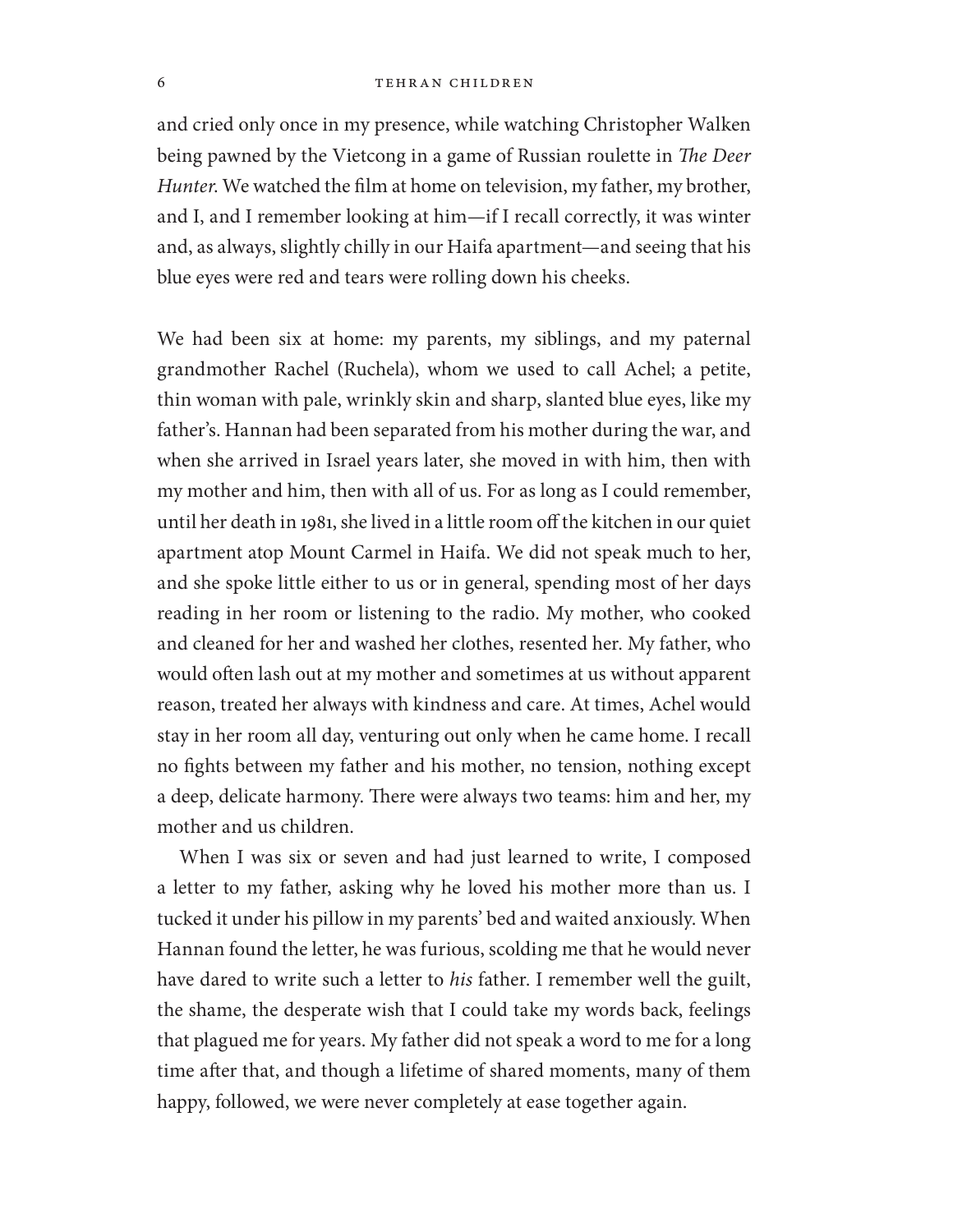#### NEW YORK CITY, 2007 7

In New York, where I moved in 1992, life became lighter. I married a lighter man, set up a brighter home, began to study literature. My father sent me letters—lovely, well written, surprisingly warm—in which he talked about a possible visit to New York and other plans for his retirement. But that year, after returning from a trip to his hometown in Poland, where he had not been in fifty-three years, he fell ill. He died the next year, at sixty-six, suddenly and shockingly, from the degenerative brain disease Creutzfeldt-Jakob.

I flew in to see him before his death. He could still drive then, though much more recklessly than usual, and we drove down the steep curves of Haifa's Derekh Ha'Yam to Carmel Beach, where we had been together years earlier. Unlike the beach excursions of my childhood—a big, tense, potentially explosive production of towels, tents, coolers, sandwiches, and five bodies crammed into a tiny, un-air-conditioned military-owned Renault 4—it was just the two of us now, each with a small towel, in something like intimacy, even leisure, but not without the tinge of estrangement that had settled between us since I was six or seven. When we got very near the water, he stripped down to his swimwear, folded his clothes meticulously, and placed them and his polished brown sandals neatly on his small towel. He floated in the Mediterranean for a long time, his eyes shut, looking peaceful. *Eize yam*, What a sea, he said, as he used to always say when the water was a blue plateau without a ripple. My father was a man of few words, and now he had even fewer. On our drive home he said, without being prompted, that he was having a few memory problems lately.

When I flew to Israel again a month later, he was speaking Polish—a language I had never before heard him speak—smiling sweetly and calling my mother *siostra*. "Is she your sister?" I asked him. "Of course," he said, perplexed by the question, casually digging into the omelet my mother had just served him on the same small, cluttered, sticky kitchen table where we had taken our meals since I was born. He looked mild and soft, as if the tension and intensity that had been etched into his features for an entire lifetime had simply melted away, revealing the sweet, calm, slightly vacuous face of a Polish-speaking child. Six weeks later he was lying comatose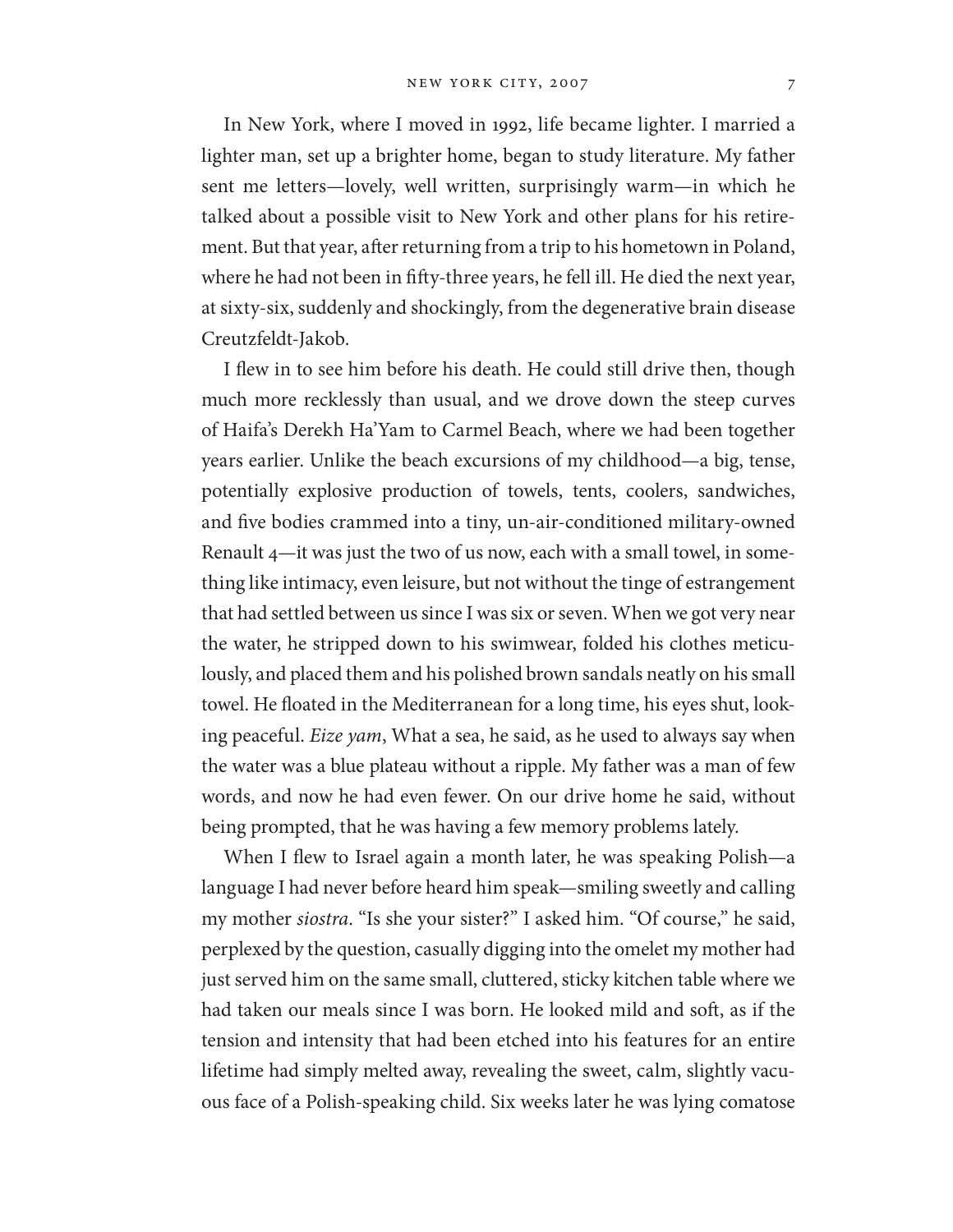in the neurology unit at Carmel Hospital, his body convulsing and twitching, his mouth agape as if in pain, and a month later he died.

During the week of the shiva, we flipped through old photos of him: a chubby boy in a cap, jacket, and long socks, walking ahead of his sister Rivka, whose name then was Regina, and their parents Zindel and Ruchela on a cobblestone street in their hometown of Ostrów Mazowiecka, Poland; a tanned, slimmed-down adolescent riding a pony in Kibbutz Ein Harod. He was chubby again as a mustached Israeli Air Force cadet; he beamed at his wedding to my pretty young mother—he was thirty-four, she was twenty-three—as he cut their wedding cake; he appeared on the beach with a toddler me, and in photos from our trips to American national parks, taken in the years 1977 to 1980, when Hannan was in charge of Israeli F-15 technical staff training at McDonnell Douglas, the defense contractor, in St. Louis. Hannan smiling elusively, the enigma of Hannan.

"Had he always been like this?" I asked his cousin Noemi, whose original Polish name had been Emma. Like this: cordial, distant, aloof. "Or did the war make him that way?" "Always, he was always like this," she said. "It has nothing to do with the war." Noemi-Emma, five years my father's junior, had traveled from the Soviet Union to Iran and from Iran to Palestine with my father and nearly one thousand other child refugees. I was relieved by her answer, proud, in a way, of my father's resilience, still unaware that her response was simply generic: like nearly all Tehran Children, Noemi—who was seven when the war in which she would lose her mother, father, and only brother broke out—dismissed the notion that the past had marked her or her cousins. "We overcame the war," she said. "We became Israelis."

I recounted the conversation with Noemi to Salar when he asked about my father. "I can't think of what she said without a measure of skepticism," I said, "about 'overcoming,' about becoming Israeli completely." In the liberal academic circles in which we both moved, Israel was increasingly questioned, shunned even, and often I found myself defending, halfheartedly, what I called home and what many of my friends called "the Zionist project."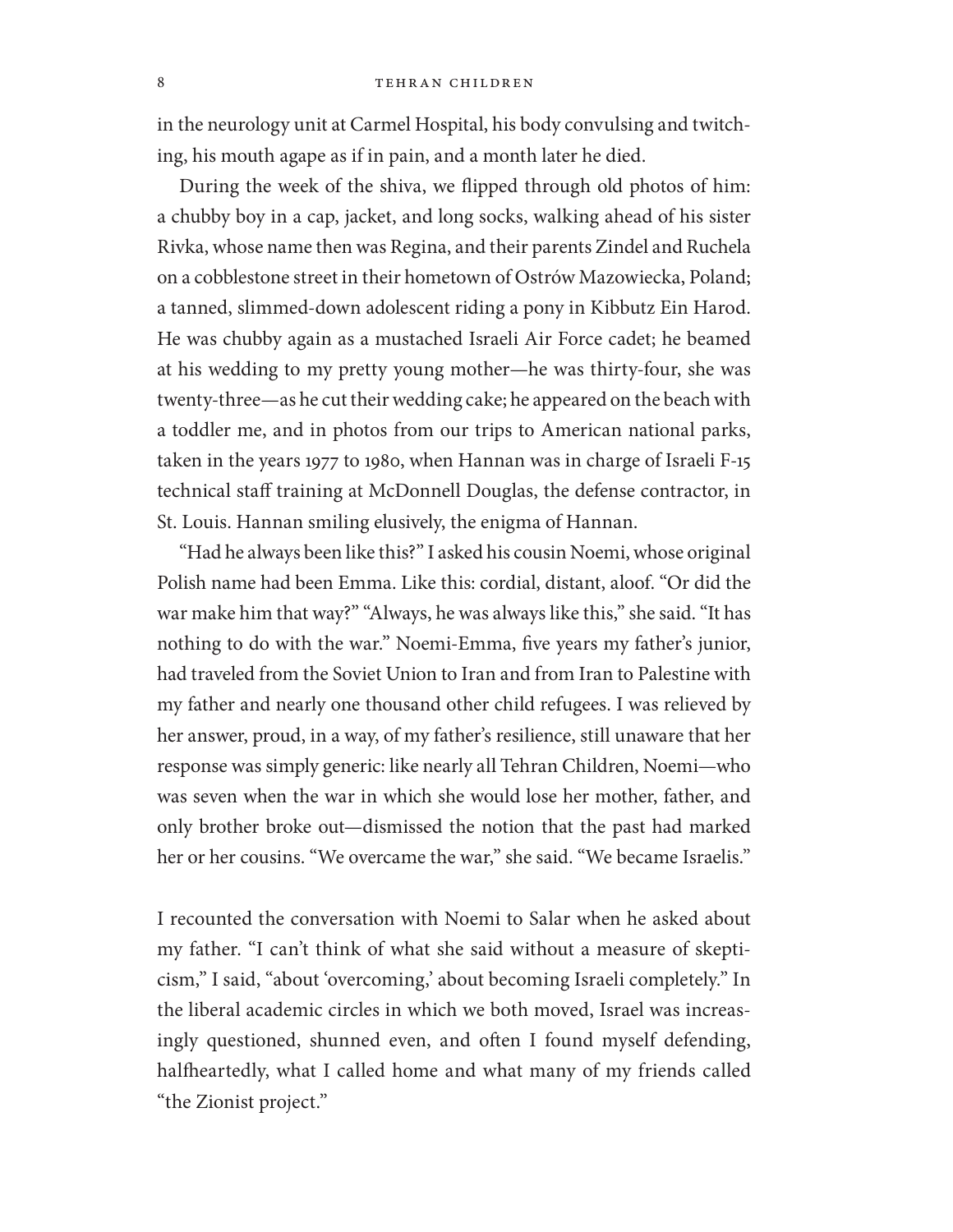And the longer I lived in New York, the more I found myself missing life in Israel—its smells, its blue skies, its beaches at sunset—while increasingly troubled by its politicians and its policies and worried for its future. It wasn't just Israel but the whole notion of national belonging and national identity that I was no longer able to take at face value, having adapted, like other students trained at American universities during the 1990s, the political scientist Benedict Anderson's insight that nations were not historic, ancient entities but "imagined communities" bound together by shared texts, images, and dates on the calendar. Like many doctoral students, I had spent years identifying how such communities were "constructed," "imagined," and "manipulated." That model suddenly seemed inadequate for understanding my father's refugee experience or even for making sense of how my own life had turned out.

"Nations can be beautiful things," Salar said. "And so are national rituals and national belonging, especially when you lose or never had them."

"It's not that simple," I replied, but I was also grateful for his comment. I wondered if my father had shared his life with friends, with strangers, with people other than us. Dori Laub, a survivor-psychiatrist, writes that the absence of empathy in bystanders and fellow victims during the war shaped many Jewish survivors' postwar lives of isolation and friendlessness. I began to wonder whether something like that had also shaped my father's life and in turn my own, which had been influenced so profoundly by his detachment. I still did not know how Salar's investment in my father's history, my investment in his history, and subsequent investments, of me in others' histories and of others in mine—as I began to research my family's past and discovered the interconnected complexity of the pasts it touched—would shape the book that I did not yet know I would write. I still did not know it would be the source of that book's hope, as well as its heartbreak.

But the mention of the Tehran Children in *The Iranian* piqued my curiosity. It was the first time it occurred to me that Tehran was not only the place from where my father was delivered but also the place where he had actually lived during the war. Which immediately raised other questions: How had he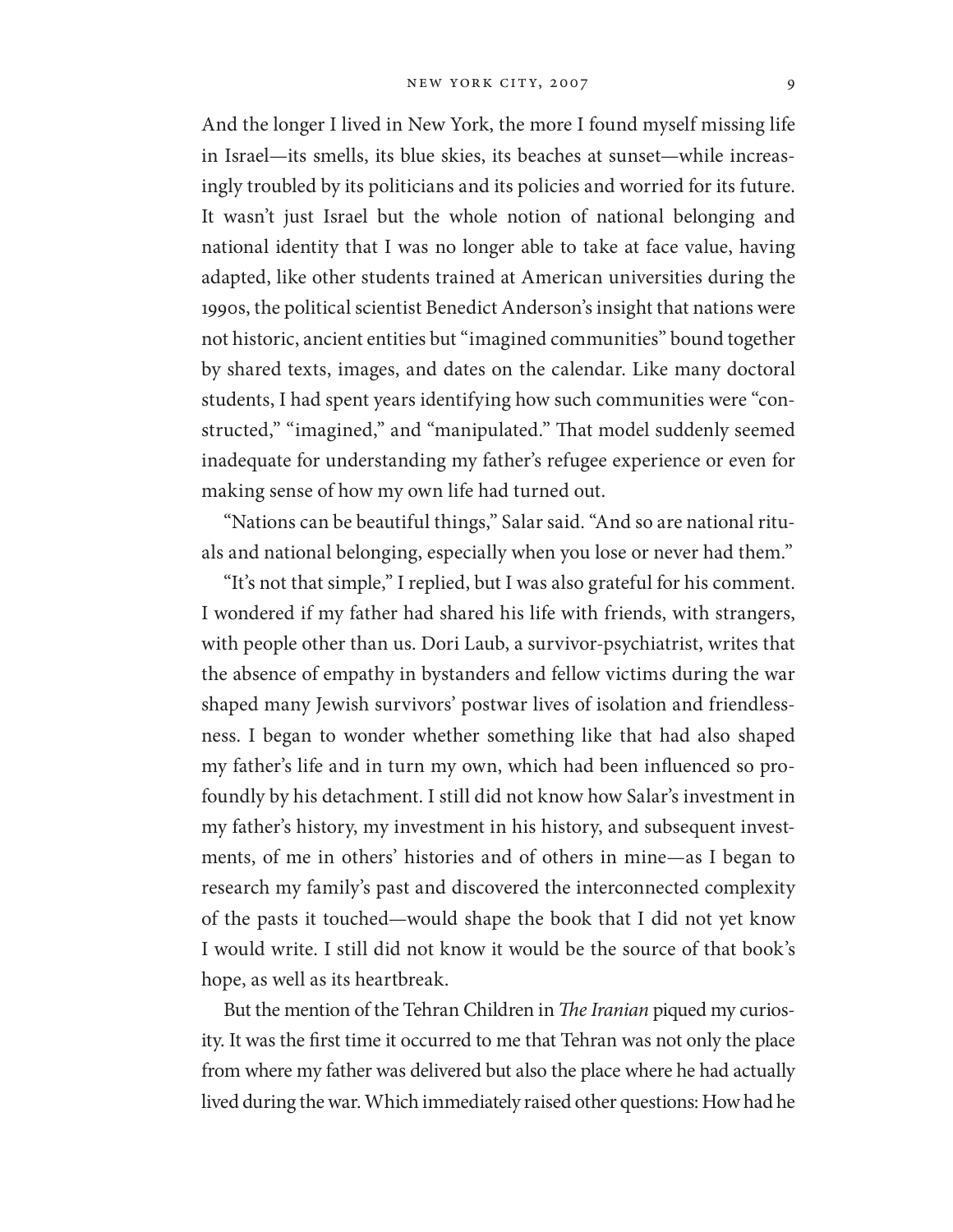#### 10 TEHRAN CHILDREN

ended up in Iran? Had Iran really welcomed the Tehran Children, as Abbas Milani claimed, or was their arrival there arbitrary? The name *Iran* is derived from "Aryan," the Aryans of the East. Did these Persian Aryans have something to do with my father's survival?

And so I began, very gradually, to trace my father's journey from Poland to Iran. I read, and I made plans to travel to my father's hometown of Ostrów Mazowiecka, and from there to some of the other places where he found himself after fleeing across the Soviet border at the onset of the war. I traced his path through the Soviet border towns, to his deportation to a Siberian "special settlement," and to Uzbekistan, from where, as I discovered, he sailed to Iran, then to India and finally journeyed to Mandatory Palestine, where he arrived with his sister and cousin on February 19, 1943. They had crossed thirteen thousand miles from Poland to Palestine, half the earth's circumference. I began to follow that odyssey slowly, carefully, without a theory, a model, a road map, "following the actors"—as the sociologist Rogers Brubaker would put it—rather than presupposing anything. I followed the Tehran Children not on a journey from the "wretched diaspora" to "salvation," not from point A to point B, but on a path in which every point of transit could also have been, and often was for others, a point of arrival. I tried to retrace their route as they lived it, looking at each place they had been, teasing out also the *could* and *would have beens*.

It wasn't, of course, possible to simply reach back into the well of my father's past and retrieve it whole across the bar of seven decades of silence, across the bar of the erasure caused by the Holocaust, across half a century of Communist revisionism, across present-day politics in Israel, Iran, Russia, Poland, Uzbekistan, and the United States—politics that were consequences of the past, but that also shaped its retelling. It also wasn't easy to uncover a history of refugees, who leave little trace and fall outside the memory and memorialization work of nations. And it wasn't only my father's history.

Nearly all European Jews who were not murdered during the war became refugees. "Contemporary history has created a new kind of human beings," the political philosopher Hannah Arendt, herself a refugee, wrote